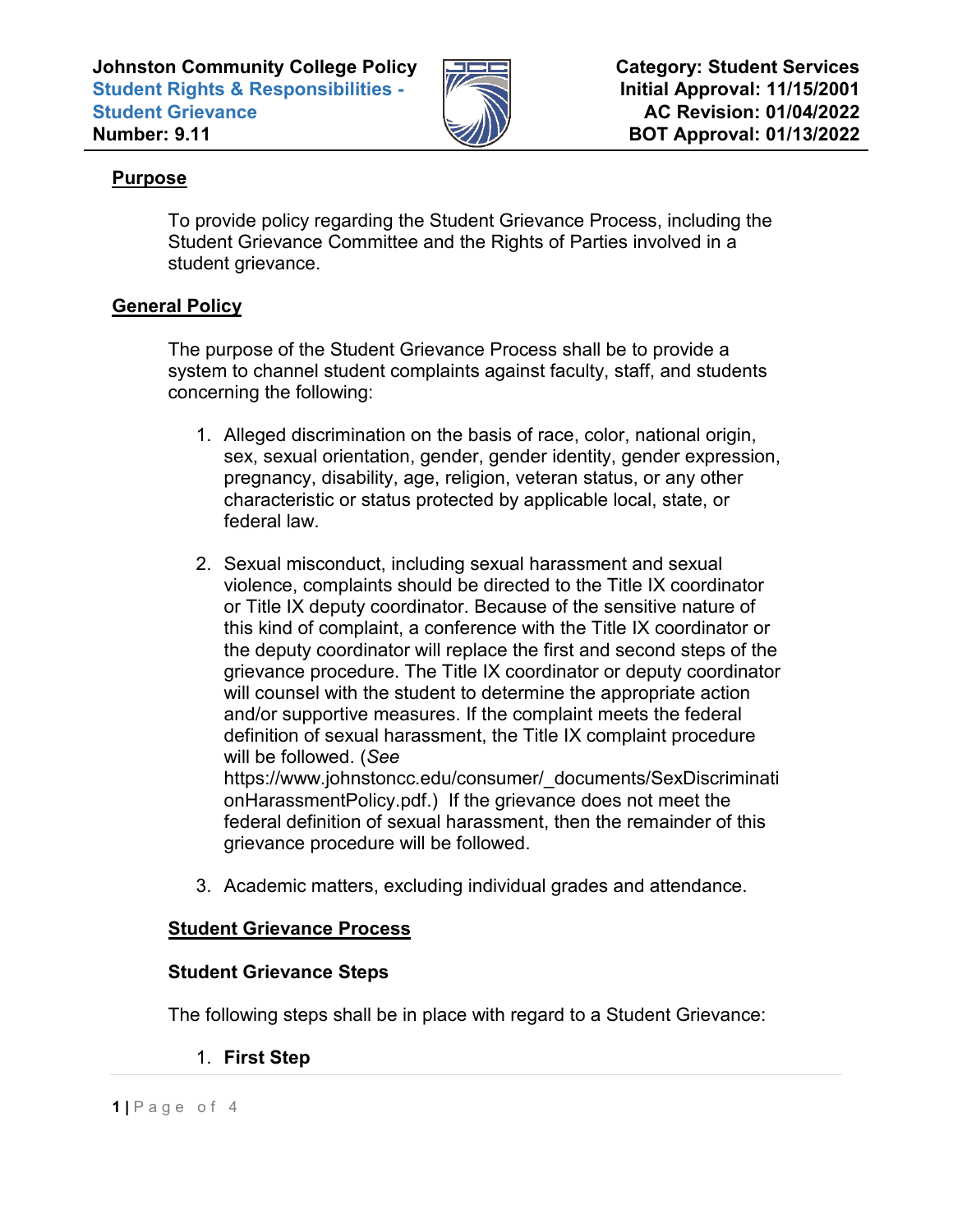The student must confer with the instructor or staff member where the alleged problem originated, and an attempt shall be made to resolve the matter equitably and informally at this level.

The conference must take place within five working days of the incident which generated the complaint.

### 2. **Second Step**

If the complaint is not resolved at Step 1 with the faculty or staff member, the student shall meet with the faculty member's Department Chair in consultation with the Associate Vice President or the staff member's direct supervisor within five working days after satisfying step 1. As part of the effort to resolve the issue, the Department Chair or supervisor will consult with the individual who the complaint is directed toward and the Associate/Assistant Vice President or the chief administrative officer of that division.

#### 3. **Third Step (Formal Written Complaint)**

If the complaint is not resolved at the conference with the Department Chair in consultation with the Associate/Assistant Vice President or direct supervisor, the student may file a written grievance with the Vice President of Student Services (or designee). The grievance/complaint form may be obtained from the office of the Vice President of Student Services. The completed grievance/complaint form and the reason why the response of the Associate/Assistant Vice President or supervisor was unsatisfactory must be presented to the office of the Vice President of Student Services/designee within five working days after satisfying step 2.

The Vice President/designee will confirm the composition of the Student Grievance Committee. The Vice President/designee will send copies of the appeal to the members of the Committee, the employee or student, and the employee's supervisor. The employee or student against whom the grievance was filed shall be given an opportunity to respond in writing to the chairperson/hearing officer of the Committee.

Meeting(s) shall be conducted between five and twenty working days following the date of the request. A postponement may be granted by the Chair upon written request of either party if the reason stated justifies such action.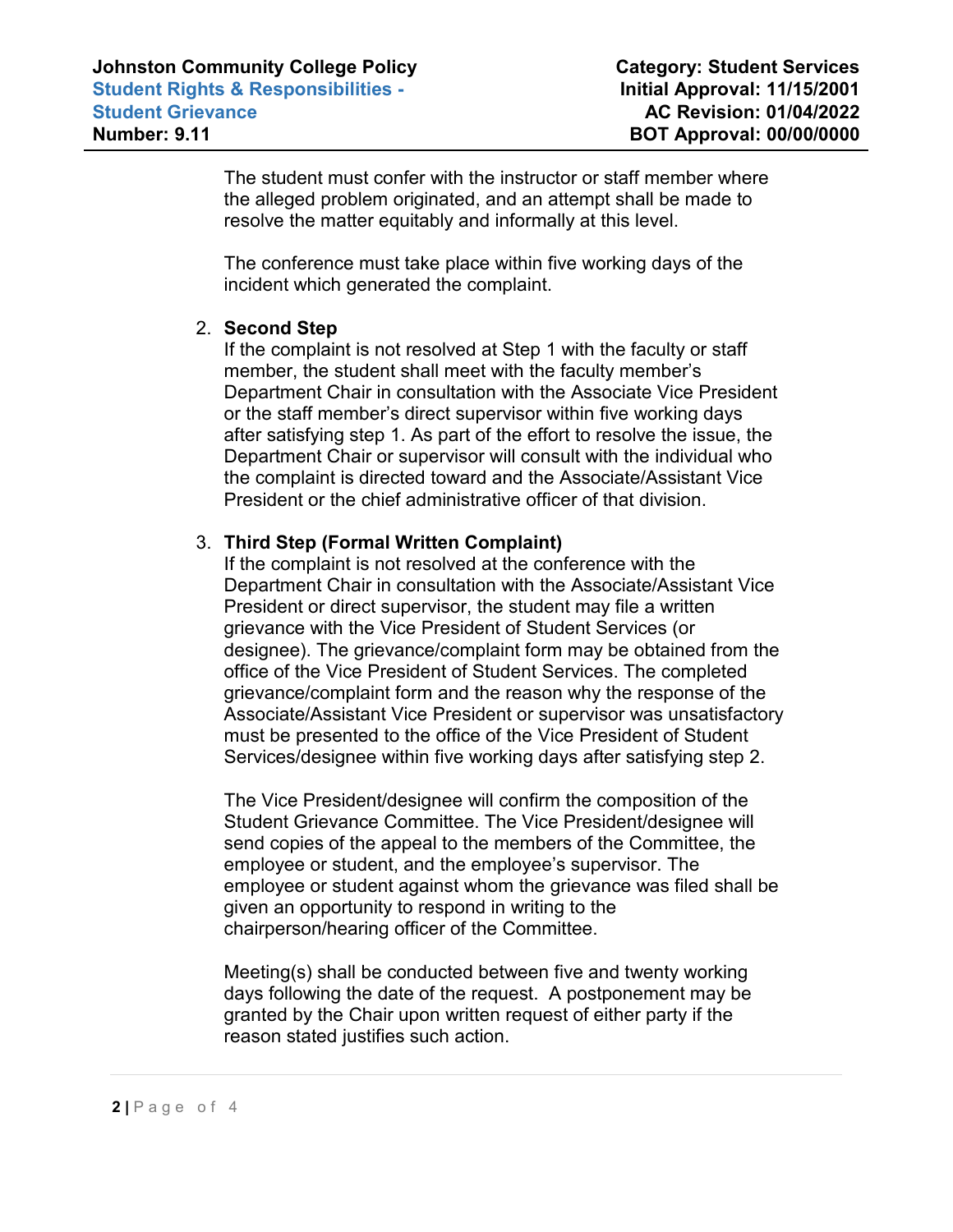The Committee shall hold interviews with the grievant, the employee and the supervisor. The Committee may interview any additional witnesses that it considers necessary to render a fair decision.

The Committee shall decide by a majority vote the solution of the grievance/complaint. In case of a tie, the chairperson will vote, thus breaking the tie. The Chair shall forward a copy of the Committee's decision to all parties involved and to the President within two working days.

#### 4. **Fourth Step**

The Committee's decision may be appealed to the President within three working days of the Committee's decision by either party involved.

The President shall review the Committee's findings, conduct whatever additional inquiries deemed necessary and render a decision within ten working days of receipt of the appeal.

#### **Student Grievance Committee**

The Disciplinary Review Committee shall serve as the Student Grievance Committee.

### **Rights of Parties Involved in a Grievance**

When a Student Grievance Committee meeting is scheduled, the parties shall be entitled to:

- 1. A written notice of the complaint;
- 2. A written notice of the time and place of the meeting, as forwarded to all parties through their JCC official email account at least three working days prior to the meeting unless waived;
- 3. Review of all available evidence, documents or exhibits that each party may present at the meeting;
- 4. Access to the names of the witnesses who may testify;
- 5. Appearance in person and presentation of information, call